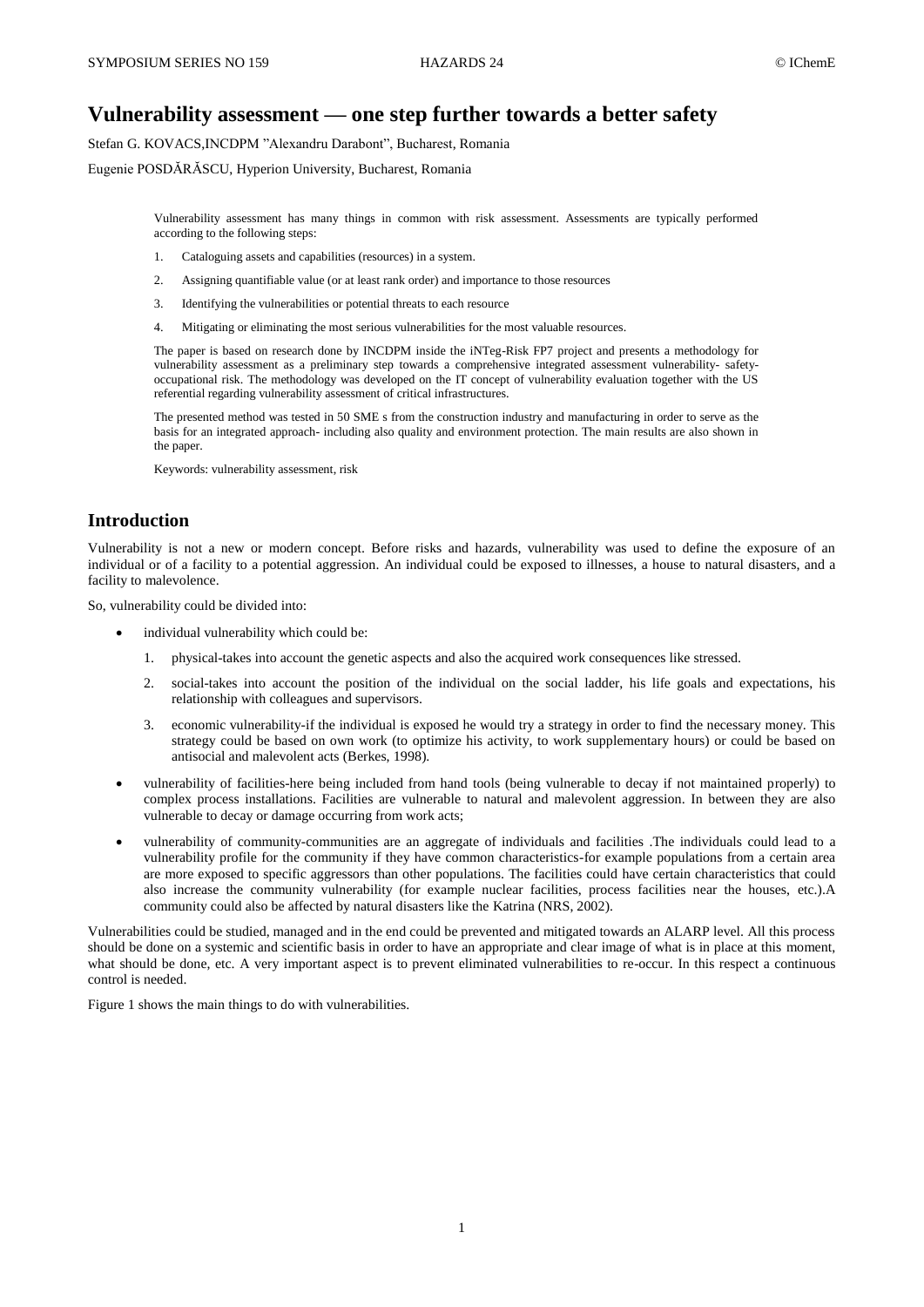

*Figure 1 Steps in the treatment of vulnerability*

As shown in the figure, vulnerability must initially be identified and we must learn about it. An already identified vulnerabilitywhich is not mitigated- is a very serious problem for every management and a potential major event in happening. A good management would never allow such a vulnerability that is not mitigated below the ALARP level.

A vulnerability management includes the usage of existing knowledge (if we don t know nothing about the vulnerability we could not mitigate it) and also the generation of new knowledge in order to improve the mitigation process.

The paper shows some research based aspects regarding the usage of vulnerability and its derived concepts- like vulnerability assessment and vulnerability management in occupational risk management. Most of these aspects were developed during the preparation for the course Vulnerability Analysis and Return on Prevention Analysis developed inside the iNTegRisk project.

#### **Vulnerability assessment — the first step towards an optimal management**

A vulnerability analysis or assessment is the process of identifying, quantifying, and prioritizing (or ranking) the vulnerabilities in a system. Examples of systems for which vulnerability assessments are performed could be found in every economic domain- they include, but are not limited to, nuclear power plants, information technology systems, energy supply systems, water supply systems, transportation systems, and communication systems.

Why analyse vulnerabilities and not risks? Vulnerability analysis and research could be a preliminary phase of risk analysis. It involves lesser costs and also could be done more quickly and with lesser resources. As risk is more general notion vulnerabilities could be specifically targeted. Usually, the elimination of vulnerability leads to the elimination of the linked risks. If a building is, for example, no more vulnerable to earthquakes then the risk of falling down is eliminated as the risk of being caught under the rubble. The notion of vulnerability, by itself supposes that some actions should be taken in order to eliminate or mitigate the vulnerability.

Vulnerability assessment has many things in common with risk assessment. Assessments are typically performed according to the following steps:

1. Distributing assets and capabilities (resources) in a system.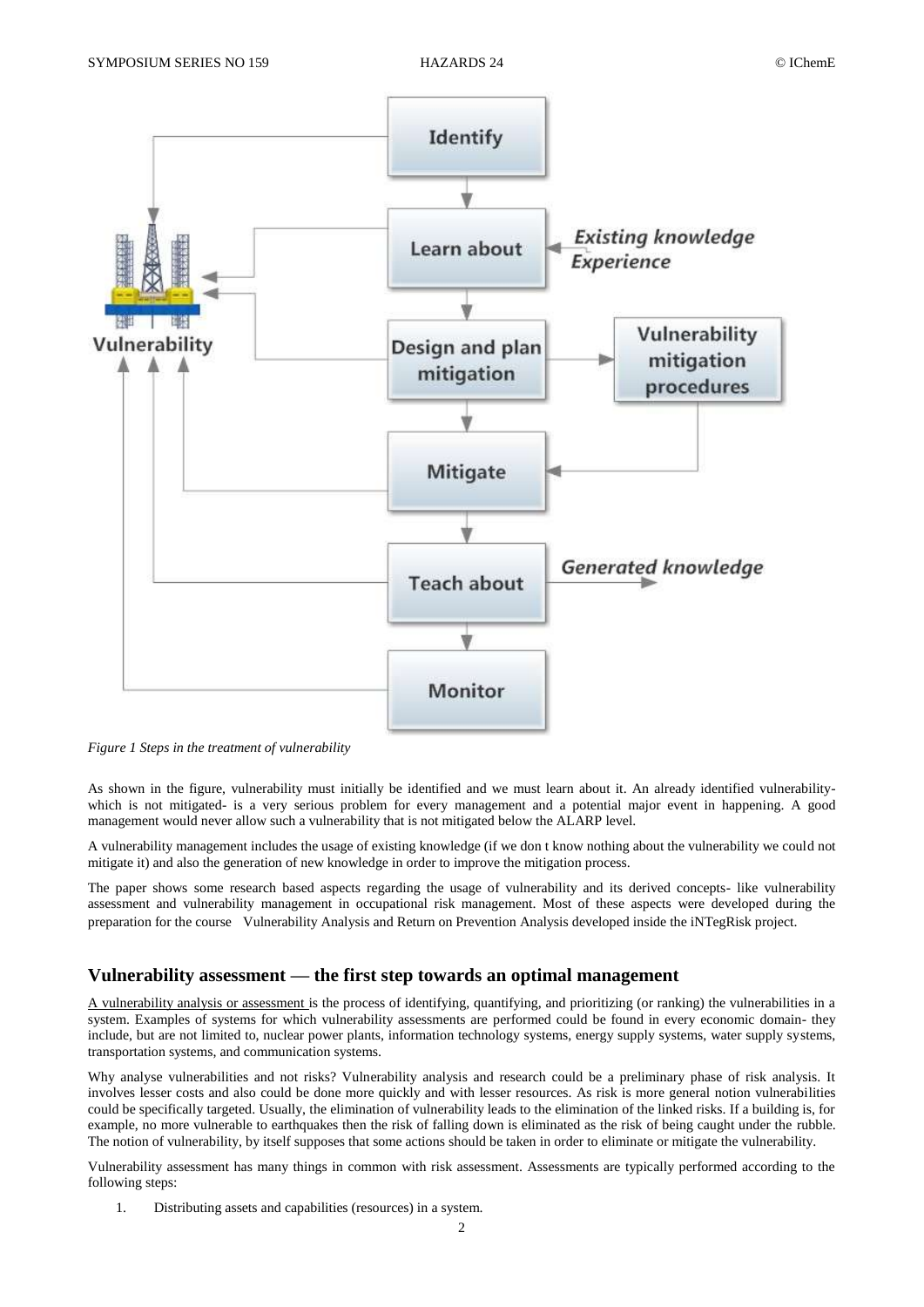- 2. Assigning quantifiable value (or at least rank order) and importance to those resources
- 3. Identifying the vulnerabilities or potential threats to each resource
- 4. Mitigating or eliminating the most serious vulnerabilities for the most valuable resources

Vulnerability assessment is an important subset of the risk assessment process (see figure). It can be more prescriptive than risk assessment. Vulnerability assessment involves looking at the system elements and layout and their failure modes based on a given set of threats or ."attacks..." The vulnerability assessment answers the basic question, "what can go wrong should the system be exposed to threats and hazards of concern?" Line managers and technical staff at individual facilities or service provider organizations can perform a vulnerability assessment. Although risk is often calculated using the likelihood-cost equation, risk assessment ends with the judgment of stakeholders at the executive level of government and private companies. The determination of risk starts with the results of the vulnerability assessment and adds consideration of the likelihood of threats coupled with the economic, political and social consequences of the system failure. The end of the risk assessment process is a decision concerning whether or not to take action based on the acceptability of risks identified.

The mitigation phase should involve:

- 1. **Collection** The company collects vulnerability reports in two ways: monitoring public sources of vulnerability information and processing reports sent directly to the company. After receiving reports, they perform an initial surface analysis to eliminate duplicates and false alarms, and then catalog the reports in a database.
- 2. **Analysis** Once the vulnerabilities are catalogued, the company determines general severity, considering factors such as the number of affected systems, impact, and attack scenarios. Based on severity and other attributes, they select vulnerabilities for further analysis. The analysis includes background research, runtime and static analyses, reproduction in own test facilities, and consultation with vendors and other experts.
- 3. **Coordination** When handling direct reports, the company works privately with suppliers and clients to address vulnerabilities before widespread public disclosure.
- 4. **Disclosure** After coordinating with all the stakeholders, the company take steps to notify critical audiences and the public about the vulnerabilities. To the best of their ability, they produce accurate, objective technical information focused on solutions and mitigation techniques. Targeting a technical audience (administrators and others who are responsible for securing systems), they provide sufficient information to make an informed decision about risk (Downing, 2001).

### **The vulnerability assessment tool — methodology**

The vulnerability assessment methodology has the following objectives:

- 1. Understand the facility/organization's mission and mission-supporting systems and functions
- 2. Identify mission-threatening vulnerabilities of critical facility systems
- 3. Understand system design and operation in order to determine failure modes and likelihoods
- 4. If possible, identify consequences of system failures in terms of down time, effects on people, and any cascading effects on other systems and organizations.(While failure cost analysis is not an explicit part of a vulnerability assessment, such information may flow from return on prevention (ROP) analysis.) (Turner, 2003)
- 5. Recommend facility improvements to reduce vulnerability

The methodology is based upon the Improved Vulnerability Assessment Framework (IVAF) which was developed and improved as a response to the Presidential Decision Directive 63.

The **Improved Vulnerability Assessment Framework (IVAF)** that was developed here would act through a three-step process and will enable an economic entity:

- to define its Minimum Essential Infrastructure (MEI),
- identify and locate interdependencies and vulnerabilities of MEI;
- provide the basis for developing mitigation and management plans.

The IVAF has been designed with inherent scalability so that it is applicable to all levels of economic structure.

IVAF is based on a holistic approach taking into account the existing experience, mainly at the national level.

Main objectives of IVAF are presented next:

- The IVAF must apply to enterprise vulnerabilities in both physical and cyber dimensions.
- The IVAF must be scalable, capable of being applied by all the enterprise, irrespective of their employee number.
- The IVAF must be open and flexible, allowing the user to give emphasis to those areas of the IVAF of greatest importance to its specific enterprise.
- The IVAF should incorporate a delivery mechanism that is readily acceptable to both National Authorities and the business world, and not one that would require new government regulation or structures. (The IVAF can be implemented by an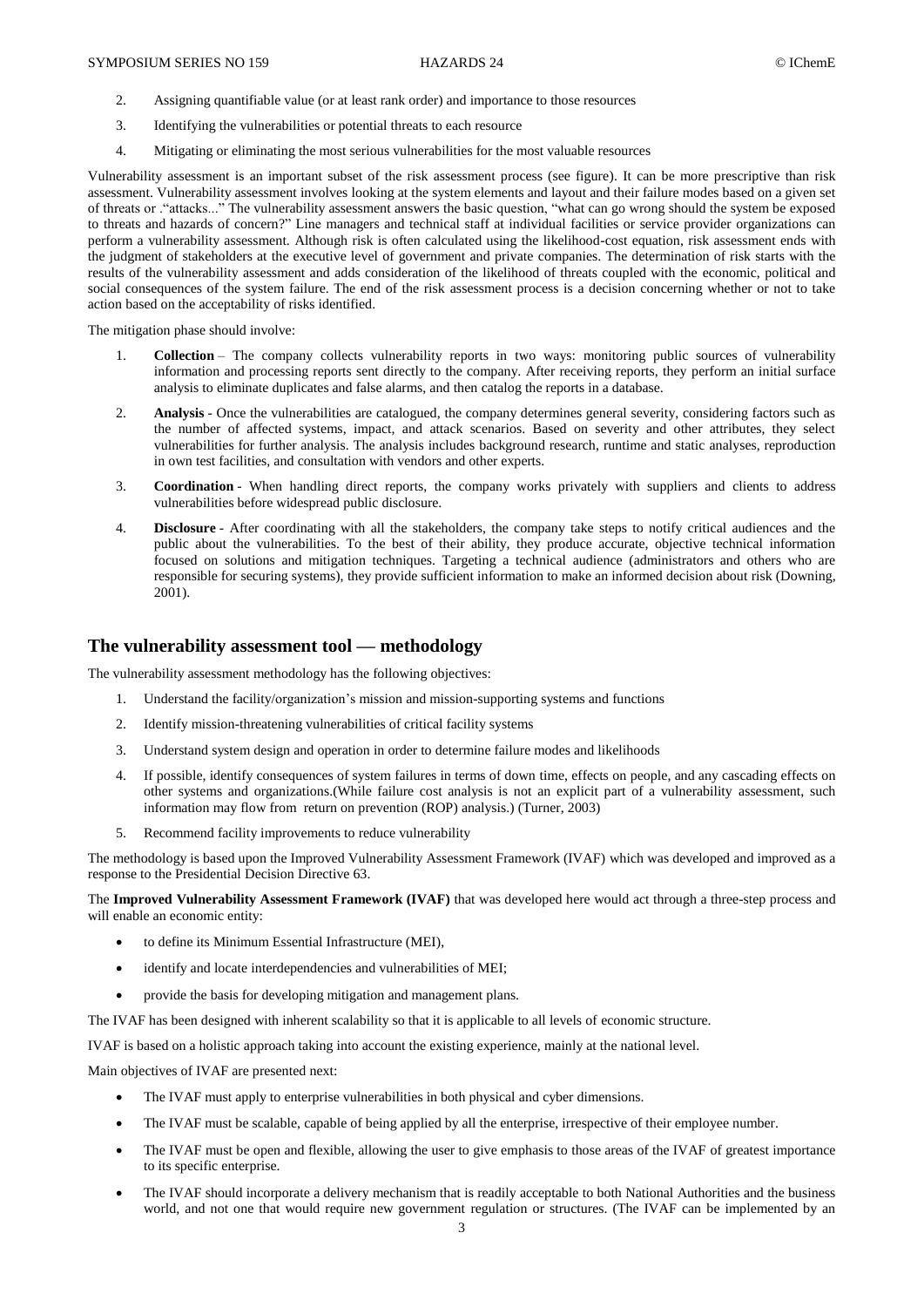auditor, both within the context of business risk assessment, and the growing accountancy requirement to assess risks and adequacy of controls over enterprise.)

- The IVAF must be flexible enough to draw from other sources of expertise for updated analytical information.
- The IVAF process must be repeatable over time. Today's IVAF outcomes must be valid in tomorrow's investment climate.
- The methodology primarily consists of three major steps, as shown in Figure 2. Each step consists of a series of activities, which are outlined in the following paragraphs. Using these assessment steps, the assessment team will compile a list of vulnerabilities for the organization to evaluate and determine appropriate next steps. Next steps include determining the order in which vulnerabilities should be addressed, the resources required, and the level of investment necessary to meet the management's objectives.



*Figure 2 IVAF main phases*

In Phase 1 the assessment team will define the Minimum Essential Infrastructure for the enterprise. The focus is on the specific infrastructure components that support *Mission Essential Processes (MEP)* that is absolutely fundamental to achieving an enterprise's main activities. Once the MEI is identified, the vulnerabilities that potentially affect it are the most important starting points for vulnerability mitigation and minimization plans. In Phase 2 the IVAF evaluation will review actions, devices, procedures, techniques and other measures that potentially place the organization's MEI resources at risk. The outcome will be the identification and reporting of flaws or omissions in controls (e.g. vulnerabilities) that may affect the integrity, confidentiality, accountability, and/or the availability of resources those are essential to achieving the organizations core mission(s).

In Phase 3 the team will define and analyse the vulnerabilities identified in IVAF Phase 2 and MEI external dependencies from IVAF Phase 1, thereby enabling at least a first order of prioritization for purposes of remediation or minimization. Each step of the IVAF will be outlined in the following format:

- **Objectives**
- Critical Success Factors
- Expected Outcomes
- Activities

The Figure 3 shows the two components of MEI, the tactical and the strategic one.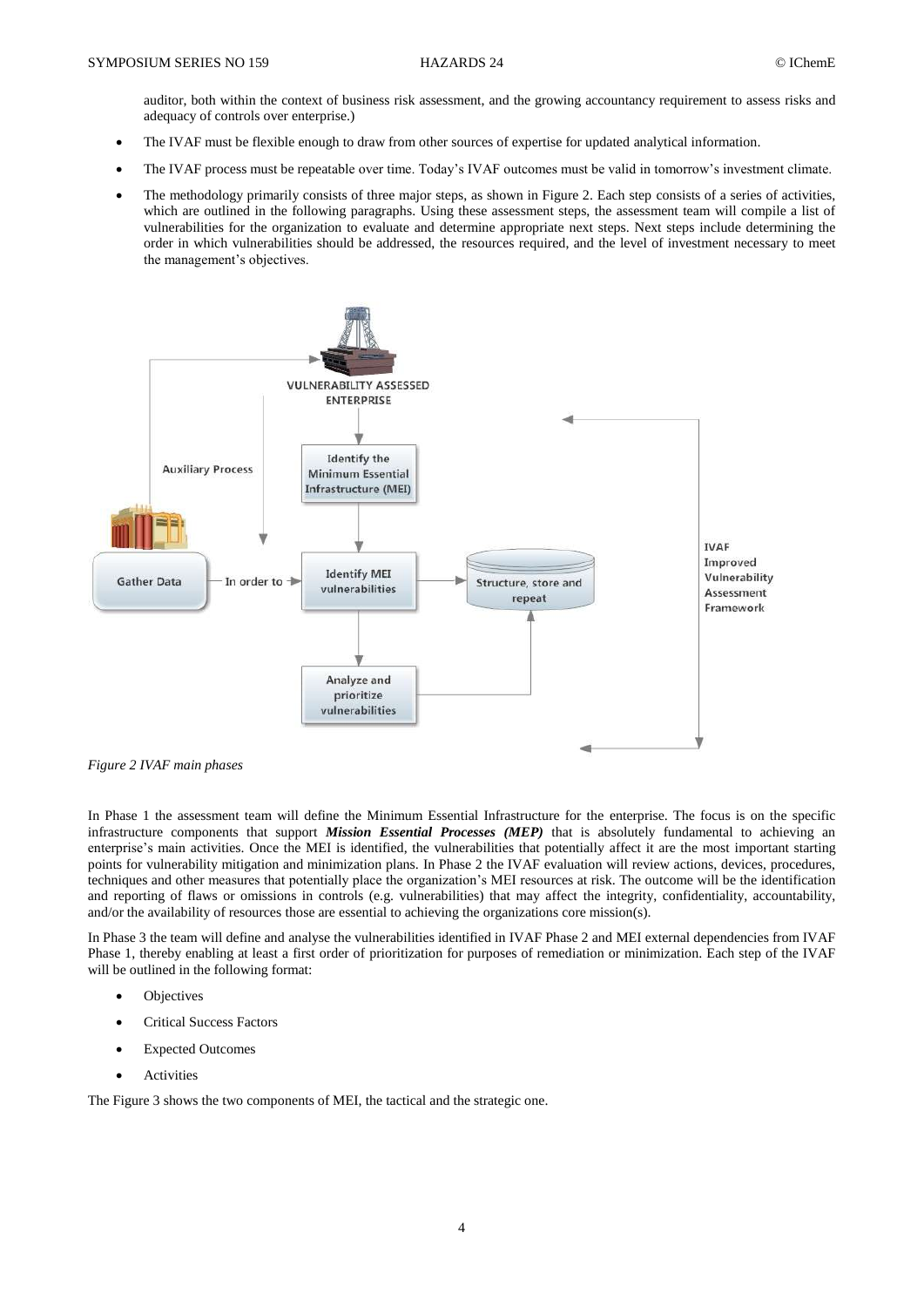

*Figure 3 MEI components*

In most cases the MEI is intended to be the absolute core component of what is referred to as *mission critical elements (MCE).*

Essential MEI resource elements include the following:

People - Staff, management, and executives necessary to plan, organize, acquire, deliver, support, and monitor mission related services, information systems, and facilities. This includes groups and individuals external to the organization involved in the fulfilment of the organization's mission. Security management personnel should also be included.

Technology- All hardware and software, connectivity, countermeasures and/or safeguards that are utilized in support of the core process.

Applications- All application systems, internal and external, utilized in support of the core process.

Data -All data (electronic and hard copy) and information required to support the core process. This includes numbers, characters, images or other method of recording, in a form which can be assessed by a human or (especially) input into a computer, stored and processed there, or transmitted on some digital/communication's channel.

Facilities- All facilities required to support the core processes, including the resources to house and support information technology resources, and the other resource elements defined above.

There are primarily nine activities necessary to complete the phase 1.

- 1.1 Identify the core mission(s) of the organization
- 1.2 Identify the threat environment
- 1.3 Identify the core processes and activities supporting the core mission(s)
- 1.4 Analyse the value of each core process, categorizing them as *Code Red*, *Code Amber*, and *Code Green*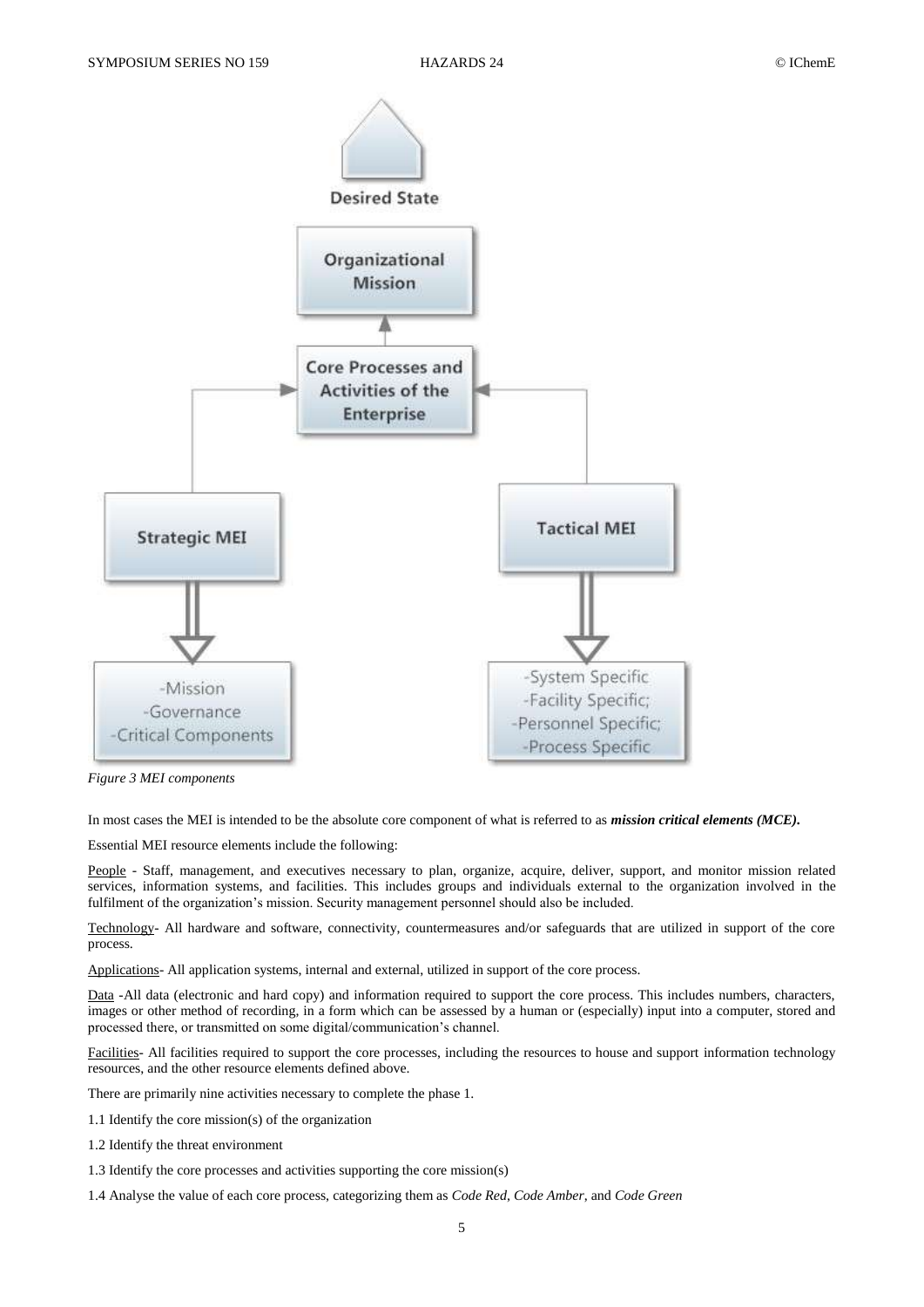1.5 Identify organizational structure and customers as well as roles and responsibilities

1.6 Identify facilities

1.7 Map architecture and systems

1.8 Link physical, organizational and architecture components to core processes valued "*Code Red*"

1.9 Identify external resources upon which the enterprise MEI is dependent

The three codes had the following significations:

- *Code Red*: Prevent the enterprise from fulfilling its mission. From the perspective of an attacker, this would constitute a  $"$ Kill"
- *Code Amber*: Significantly debilitate or interfere with the ability of the enterprise to fulfil its mission, or economic security functions or provide continuity of core services.
- *Code Green*: No appreciable impact on enterprise missions.

The enterprise must review the processes categorized or valued at the Amber or Green level against a variable of time. If the process escalates to next higher value over time, the enterprise should consider whether the process should be included in the MEI.

Considered areas of control for vulnerability analysis are:

- *Entity-Wide Security* Planning and management that provides a framework and continuing cycle of activity for managing risk, developing security policies, assigning responsibilities, and monitoring the adequacy of the entity's physical and cyber security controls.
- *Access Controls* Procedures and controls that limit or detect access to MEI Resource Elements (People, Technology, Applications, Data and/or Facilities) thereby protecting these resources against loss of Integrity, Confidentiality Accountability and/or Availability.
- *Segregation of Duties - Policies*, procedures, and an organizational structure established so that one individual cannot control key aspects of physical and/or computer-related operations and thereby conduct unauthorized actions or gain unauthorized access to MEI Resource Elements.
- *Continuity of Service and Operations* Controls to ensure that, when unexpected events occur, departmental/agency MEI services and operations, including computer operations, continue without interruption or are promptly resumed and critical and sensitive data are protected through adequate contingency and business recovery plans and exercises.
- *Change Control & Life Cycle Management* Procedures and controls that prevent unauthorized programs or modifications to an existing program from being implemented.

In reviewing the areas of control against the MEI resource elements, if vulnerabilities are

identified, it would mean controls are not in place to ensure the following:

- Integrity The accuracy, completeness and reliable transmission and reception of information and its validity in accordance with business values and expectations; the adequacy and reliability of processes assuring personnel selection, access and safety; and the adequacy and reliability of processes assuring authorized access to and the safety of physical facilities.
- Confidentiality The protection of sensitive information from unauthorized disclosure and sensitive facilities from physical, technical or electronic penetration or exploitation.
- Availability The ability to have access to MEI Resource Elements when required by the mission and core supporting process(s), both now and in the future. It also concerns the safeguarding of those resources and associated capabilities.
- Accountability The explicit assignment of responsibilities for ownership and/or oversight of the process, system, as well as inputs and outputs. Accountability may be assigned at various levels within the organization to include executives, managers, staff, system, information or facilities owners, providers, and users of MEI Resource Elements. These assignments are reviewed for effectiveness and appropriateness in the areas of control shown before. In the management of vulnerabilities, accountability is imperative and as an area of compromise is highlighted in IVAF Phase 3 (Adger, 2000).

The activities that comprise Phase 2 are essentially the data gathering and analyses necessary to evaluate each of the six areas of control. Each area of control has an assessment questionnaire designed to gather information pertinent to that area of control.

Risk assessments should consider data sensitivity and the need for integrity and the range of risks that an entity's MEI resource elements may be subject to, including those risks posed by authorized internal and external users, as well as unauthorized outsiders who may try to "break into" the cyber systems (Rapoza, 2011). Such analyses should also draw on reviews of system and network configurations and observations and testing of existing security controls for cyber systems, as well as reviews and testing of controls for the other resource elements.

The next figure (Figure 4) summarizes the activities that are included in Phase 3.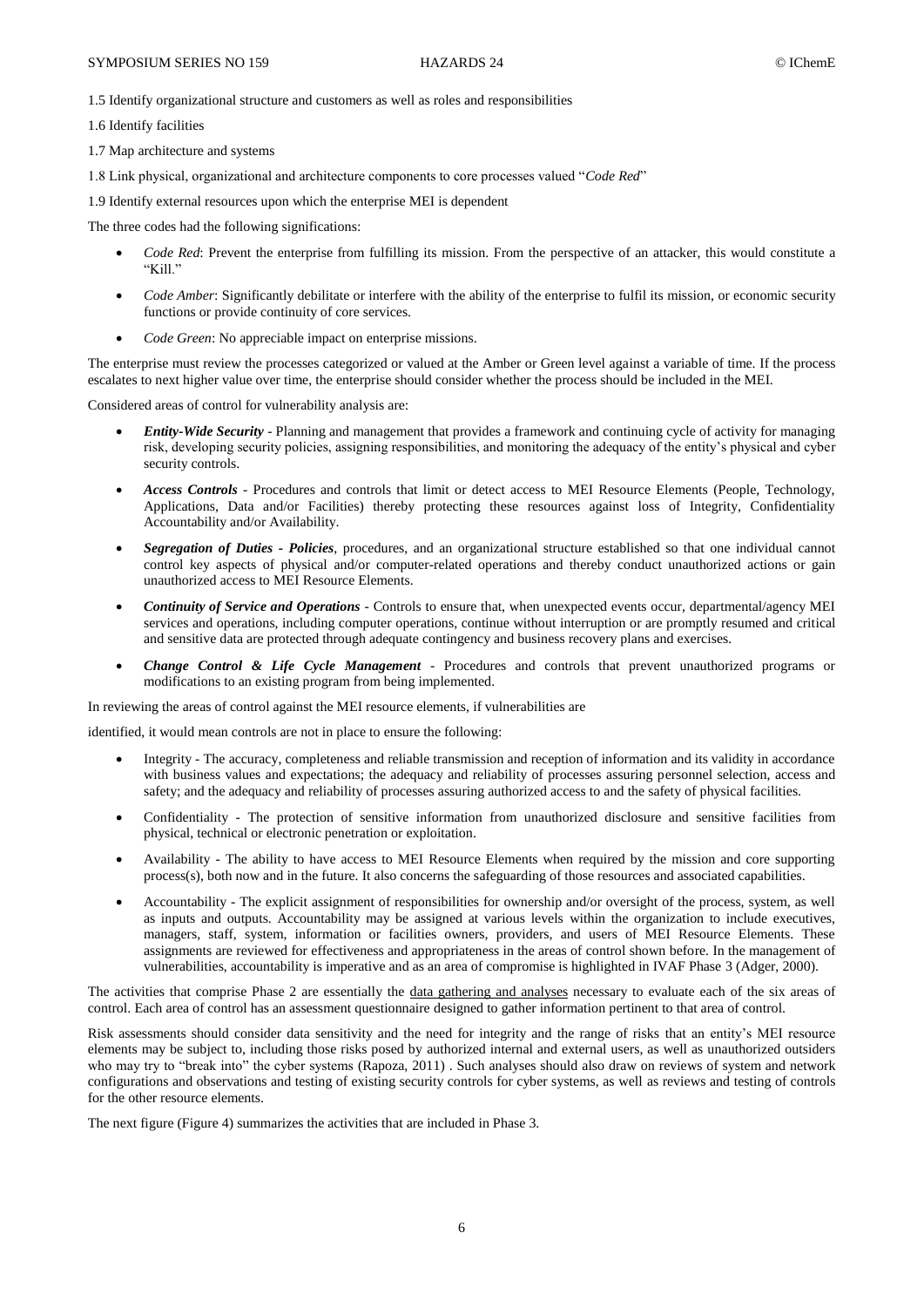

*Figure 4 Activities specific to Phase 3*

A Code Red is assigned if:

- a vulnerability is caused by a lack of accountability i.e. if ownership of the process, system or inputs/outputs is not clearly or appropriately defined; or
- a vulnerability is exploited and controls are not in place to warn those accountable.

A checklist example is given in the following table based on (CERCT, 2013)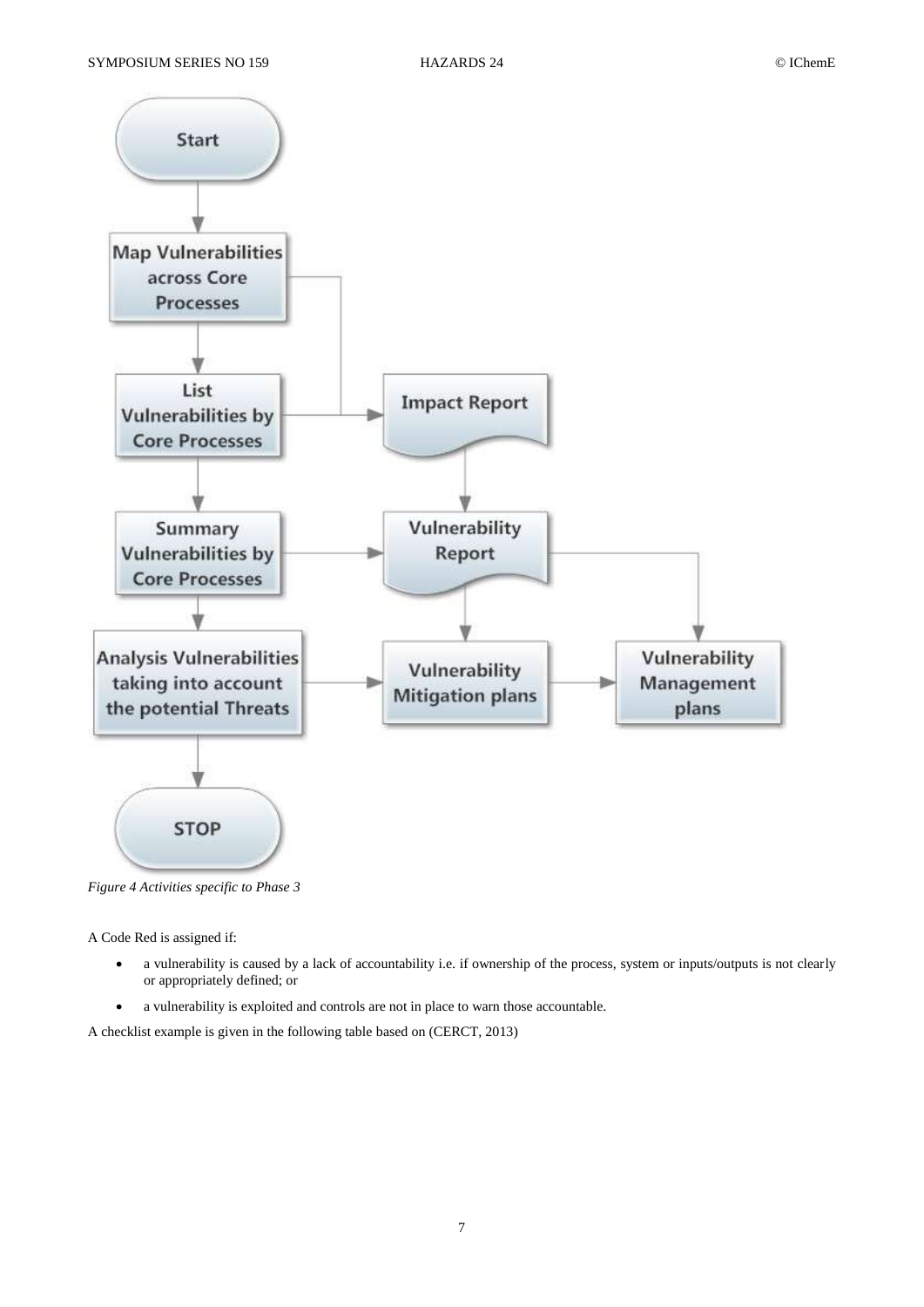Table 1- Example checklist

| No.            | <b>Control Objectives</b>                                                    | Control Technique                                                                                                                                                                                                                     | <b>Compliance Procedures</b>                                                                                                                        |  |  |
|----------------|------------------------------------------------------------------------------|---------------------------------------------------------------------------------------------------------------------------------------------------------------------------------------------------------------------------------------|-----------------------------------------------------------------------------------------------------------------------------------------------------|--|--|
|                | Maintain a positive information<br>control environment.                      | Does Management create a framework<br>and an awareness program fostering a<br>positive control environment<br>throughout the entire organization by<br>addressing aspects such as: integrity,<br>ethical values and competence of the | Review related policies and<br>procedures.<br><b>Review Senior Management</b><br>roles<br>and responsibilities.<br>Review objectives and long/short |  |  |
|                |                                                                              | people; management philosophy and<br>operating style;                                                                                                                                                                                 | range plans.                                                                                                                                        |  |  |
| $\overline{2}$ | Periodically<br>assess risks                                                 | Are independent risk assessments<br>performed and documented on a<br>regular basis?                                                                                                                                                   | Review risk assessment policies.                                                                                                                    |  |  |
| 2.1.           |                                                                              | Is a security plan documented and<br>approved? Has independent advice and<br>comment been solicited on the plan<br>before its implementation?                                                                                         | Review the most recent high-<br>level<br>risk assessment.                                                                                           |  |  |
| 2.2.           |                                                                              | Does the risk assessment consider data<br>sensitivity and integrity and the range of<br>risks to the entity's systems and data?                                                                                                       | Review the objectivity of<br>personnel who performed and<br>reviewed the assessment.                                                                |  |  |
| 3              | Proactive Audit<br>Involvement                                               | Does Information Technology<br>management seek audit involvement in a<br>proactive manner before finalizing<br>information technology service<br>solutions?                                                                           | <b>Interview IT Senior</b><br>Management.                                                                                                           |  |  |
| $\overline{4}$ | Management ensures that<br>corrective actions are effectively<br>implemented | Does top management initiate prompt<br>action to correct deficiencies?                                                                                                                                                                | Review documentation related to<br>corrective actions.                                                                                              |  |  |

A detailed vulnerability checklist would take into account three component elements: risk, probability and readiness to act (Floke, 2003).

Issues to consider for probability include, but are not limited to:

- 1. Known risk
- 2. Historical data
- 3. Manufacturer/vendor statistics

Issues to consider for risk include, but are not limited to:

- 1. Threat to life and/or health (SANS, 2013)
- 2. Disruption of services
- 3. Damage/failure possibilities
- 4. Loss of community trust
- 5. Financial impact
- 6. Legal issues

Issues to consider for readiness include, but are not limited to:

The next template shows how these elements would be integrated into the assessment of vulnerability.

| $10010 \pm 100000000000$ |                                  |  |             |  |     |  |      |  |  |           |  |   |  |          |  |
|--------------------------|----------------------------------|--|-------------|--|-----|--|------|--|--|-----------|--|---|--|----------|--|
| No                       | Vulnerability assessment<br>for: |  | Probability |  |     |  | Risk |  |  | Readiness |  |   |  | Total    |  |
|                          |                                  |  | ∽           |  | . . |  |      |  |  |           |  | - |  | $\Delta$ |  |
|                          |                                  |  |             |  |     |  |      |  |  |           |  |   |  |          |  |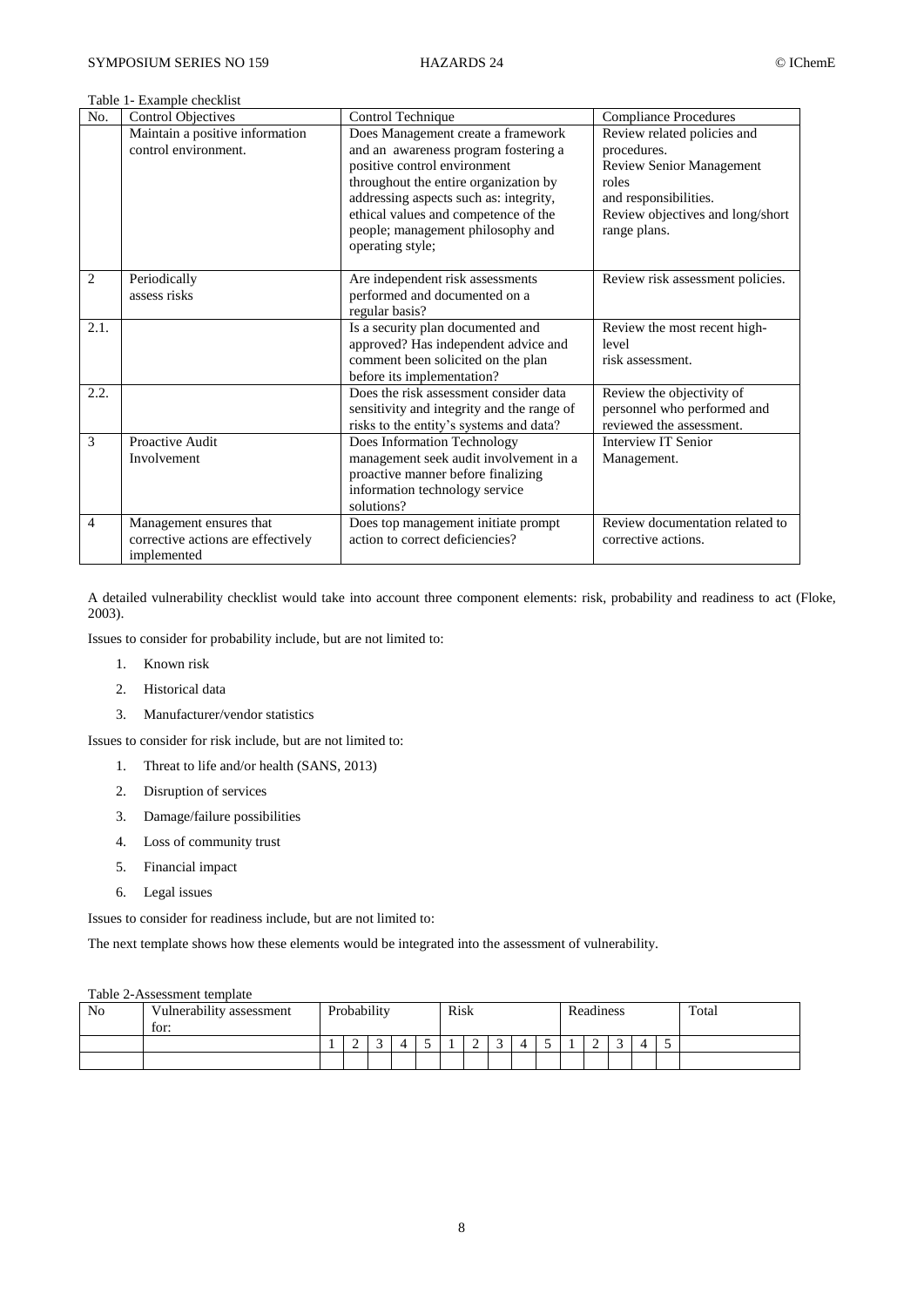# **Core model**

For the core model of the vulnerability assessment method described above we have used Structural Equation Modelling (SEM) in order to develop an optimal model. The general diagram used in model is shown in Figure 5.



*Figure 5 General diagram used in modelling* 

 $V_{\text{uln}} = (V_p * Pik)/10$  (1) (Kovacs, 2008) where

 $V_{\text{min}}$  =Operational Vulnerability,  $V_p$  =Process Vulnerability and Pik=Past Incident Coefficient which is 0 if there are no reported past incidents, 1.5 if there were near misses, loss incidents or minor incidents and 2 if there were reported accidents before.

 $V_p = (K_{op} * V_{op} + K_t * V_t + K_e * V_e) / log (R_{var})$  (2) where

 $K_{op}$ =weight coefficient for the importance of operator vulnerability,  $K_t$  =weight coefficient for the importance of technical vulnerability, Ke=weight coefficient for the importance of environmental vulnerability,

 $K_{\rm on}+K_{\rm t}+K_{\rm e}=1$  (3)

 $V_{\text{on}}$ ,  $V_t$  and  $V_e$  are the assessed vulnerabilities for the human operator, the technical components of the system and the working environment. Each vulnerability is assessed on a 0...5 Likert scale where 5 is the value for maximum vulnerability.  $R_{var}$  =residual variance.

# **Conclusions**

The paper presents a start-up point for vulnerability analysis and management. Vulnerability analysis could be a solution for the understanding of the roots of loss, incidents and accidents that are occurring day by day in enterprises across Europe, SME or big societies. To be vulnerable- is a big risk for every enterprise on a competitive market. Even if not attacked directly a vulnerable enterprise could compete more difficult on this market than a non-vulnerable one.

Connecting vulnerability and risk analysis could give to the management a global image on causes and effects of unexpected events that could disturb the normal enterprise activity (WEF, 2002).

The link between risk and vulnerability assessment is given in Figure 6.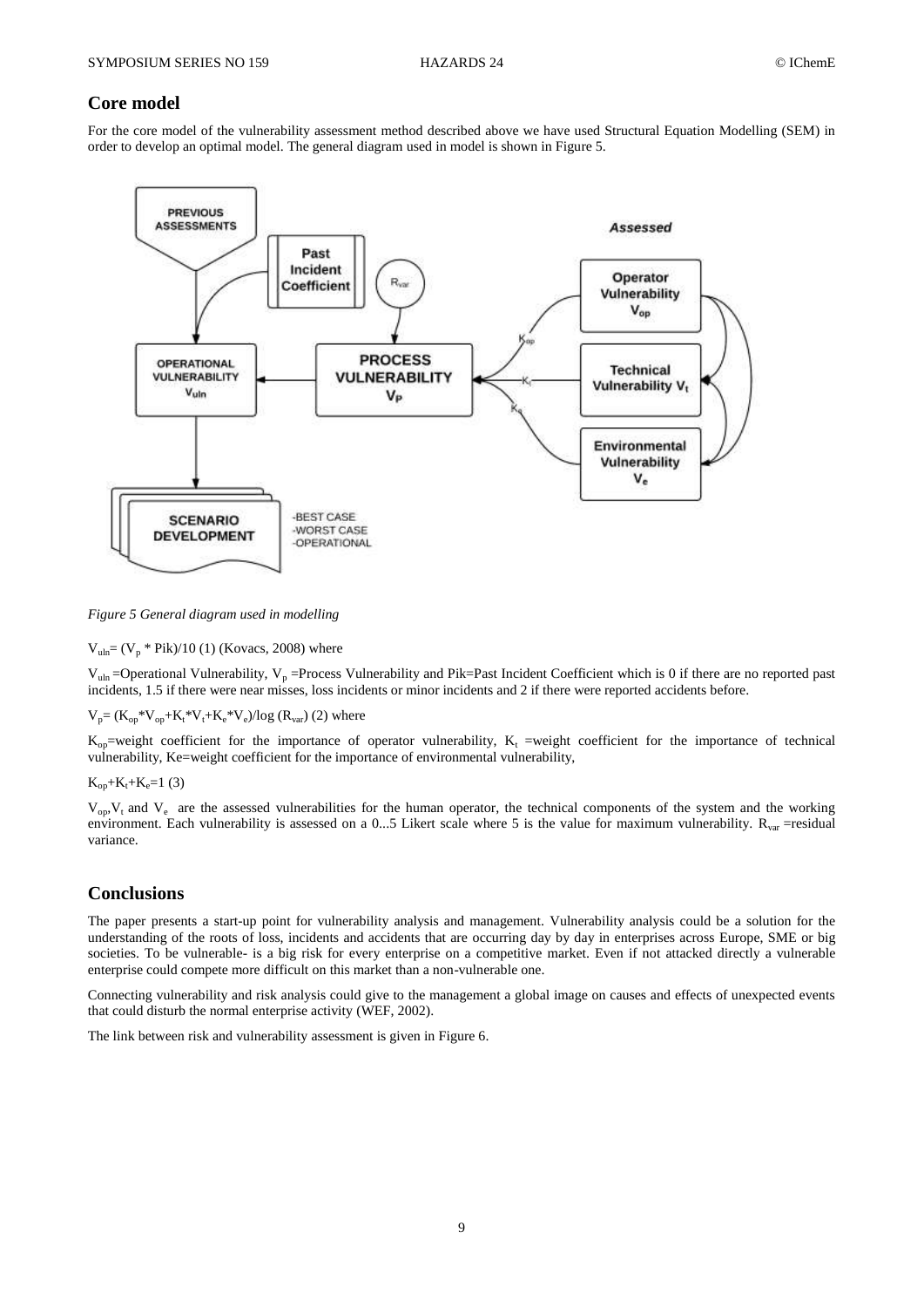

*Figure 6- Vulnerability and risk assessments*

As it could be seen from the figure, vulnerability assessment could be considered a predecessor of risk assessment, giving opportunities of simplifying the risk assessment (Berg, 2000).

One of the testing results- showing the confidence in the vulnerability assessment method- developed inside the research- is presented in the next table.

| $\ldots$ . $\ldots$ , $\ldots$ , $\ldots$ , $\ldots$ , $\ldots$ , $\ldots$ , $\ldots$ , $\ldots$ , $\ldots$ , $\ldots$ , $\ldots$ , $\ldots$ |                                       |     |     |                                                                                                                                         |  |  |  |  |
|----------------------------------------------------------------------------------------------------------------------------------------------|---------------------------------------|-----|-----|-----------------------------------------------------------------------------------------------------------------------------------------|--|--|--|--|
| Type of industry                                                                                                                             | Degree of confidence in the developed |     |     | <b>Observations</b>                                                                                                                     |  |  |  |  |
|                                                                                                                                              | method after implementation           |     |     |                                                                                                                                         |  |  |  |  |
|                                                                                                                                              | High<br>Medium<br>Low                 |     |     |                                                                                                                                         |  |  |  |  |
| Construction                                                                                                                                 | 10%                                   | 40% | 50% | The units from the construction<br>industry asked the Labour Inspection to<br>implement this method for risk<br>assessment on the spot. |  |  |  |  |
| Manufacturing                                                                                                                                | 15%                                   | 55% | 30% | Manufacturing industry pilots asked for<br>an integrated approach, including also<br>risk analysis                                      |  |  |  |  |

Table 3- Degree of confidence in the vulnerability assessment method

In order to have a better feedback, after the implementation of the method, the pilots were asked to underline the most important characteristics- and appreciate them on a 0…5 scale with 0 as not significant and 5 as excellent. The next table includes the results.